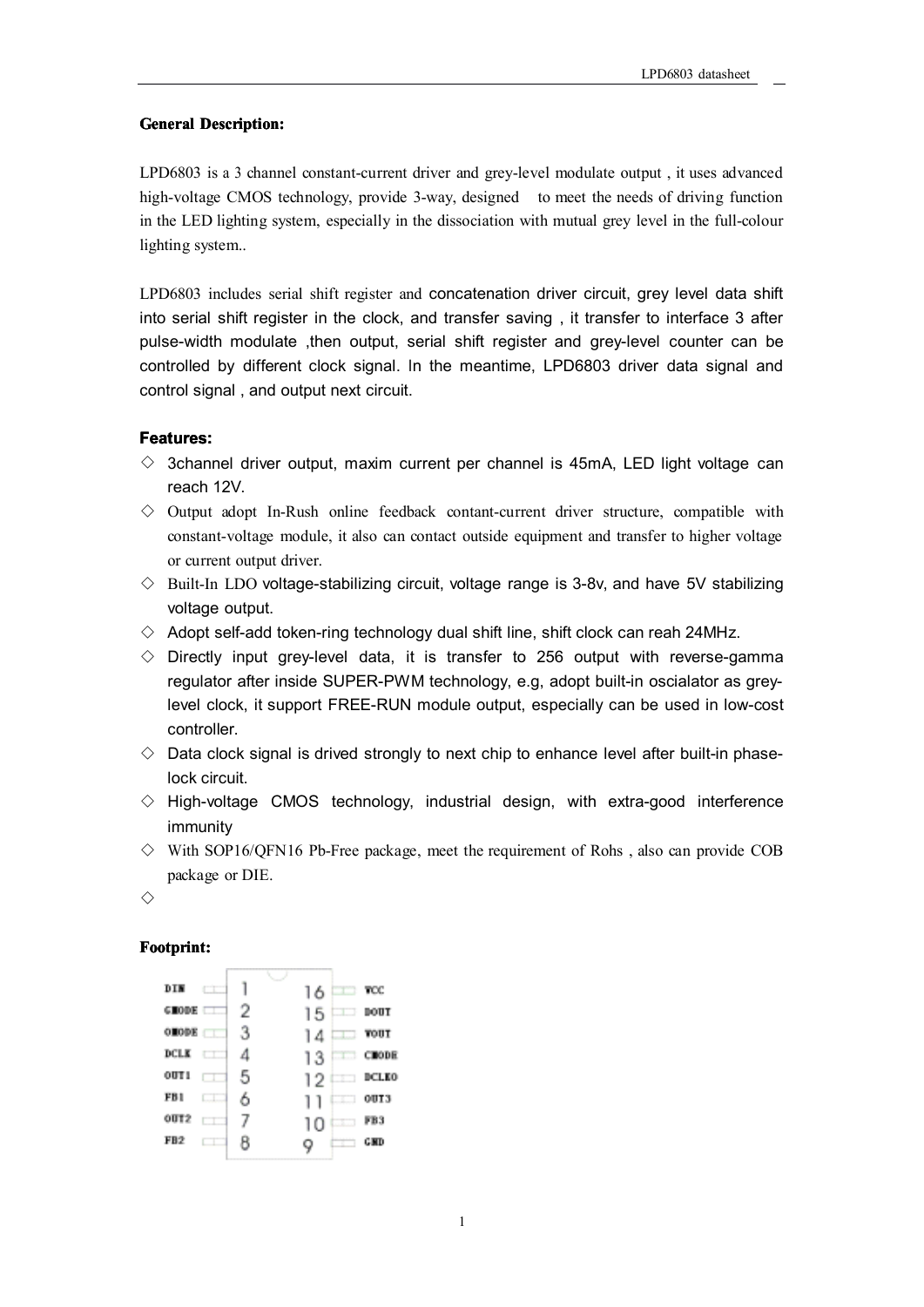| Foot           | Name             | Function                                                                                                                                                                          |
|----------------|------------------|-----------------------------------------------------------------------------------------------------------------------------------------------------------------------------------|
| 1              | DIN              | Serial data input, built-in voltage pull-<br>up                                                                                                                                   |
| $\overline{2}$ | <b>GMODE</b>     | Grey-level regulate mode: GMODE=1, adapt<br>line modulate, GMODE=0, adapt re-Gama 256<br>grade non-line regulate, built-in voltage<br>$pul1-up$                                   |
| 3              | <b>OMODE</b>     | Control output polarity: OMODE=1, output<br>is in-constant current/voltage drive<br>mode, CMODE=0, output is out drive<br>mode, voltage built-in pull-up                          |
| 13             | <b>CMODE</b>     | choose inside grey clock GCLK, CMODE=0,<br>GCLK=DCLK, CMODE=1, GCLK= inside<br>oscillator output, built-in pull-up                                                                |
| 4              | <b>DCLK</b>      | Serial data clock input, built-in pull-up                                                                                                                                         |
| 5, 7, 11       | OUT1, OUT2, OUT3 | 3-way driver output                                                                                                                                                               |
| 6, 8, 10       | FB1, FB2, FB3    | Feedback input in constant current state                                                                                                                                          |
| 15             | <b>DOUT</b>      | Serial data output, after inside strongly<br>drive                                                                                                                                |
| 12             | DCLK0            | Serial clock output, after inside pll and<br>strongly drive                                                                                                                       |
| 16             | <b>VCC</b>       | LDO power, range is $4.5v^{--} - 8v$                                                                                                                                              |
| 14             | <b>VOUT</b>      | when $VCC > 5V$ , 5V stable voltage output,<br>when $VCC\langle 5V, VOUT=VCC, can be used as$<br>inside working voltage, suggest outside<br>contact a $0.01$ uF----0.1uF capacity |
| 9              | <b>GND</b>       | Ground                                                                                                                                                                            |

**LPD6803 LPD6803 footprint footprint function function description description :**

**Function Function Block:**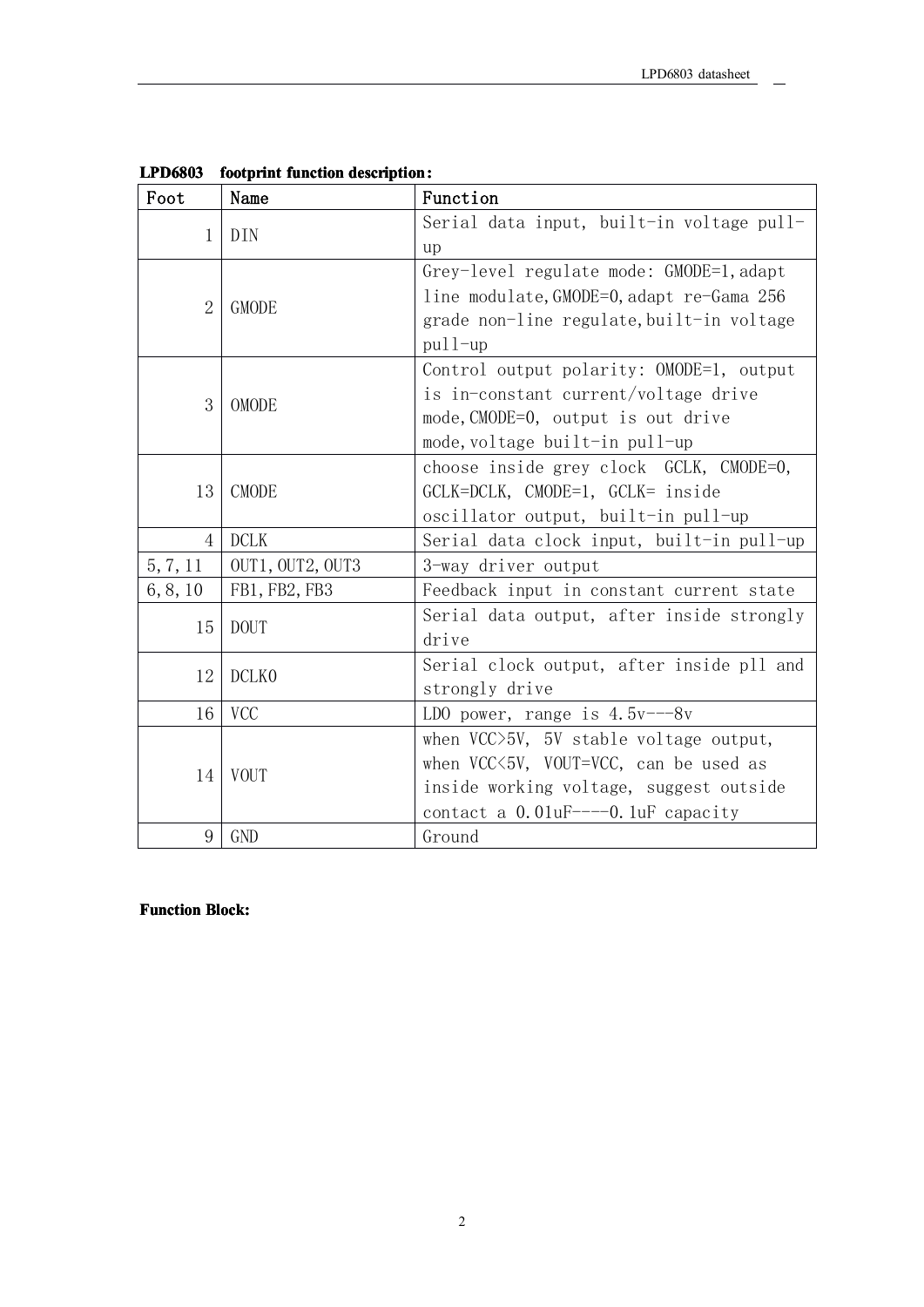

### **Basic timing sequence**

| $DCLK$                  |                                                                   |       |       |  |
|-------------------------|-------------------------------------------------------------------|-------|-------|--|
| $\text{DIN} \downarrow$ | 32bit start frame<br>Point2 16bit grey<br>Point1 16bit grey<br>پ… |       |       |  |
|                         | data∉                                                             | data∉ | data∉ |  |
| $0$ UTX                 |                                                                   |       |       |  |

- A. First shift in 32bit "0" as start frame, then shift in all data frame, start frame and data frame both are shift by high-bit, every data is input on DCLK rising edge.
- B. The first data frame is corresponding LED light nearest from shift-in polar, its format includes 1bit as start "1" plus 3 groups 5bits grey level.
- C. Turn shift in all data, add append pulse of corresponding point, new data start valid.

### **F unction unction features:**

● Limited parameter:

| Parameter         | Symbol          | Range                                                                 | Unit         |
|-------------------|-----------------|-----------------------------------------------------------------------|--------------|
| Supply voltage    | <b>VDD</b>      | $3 - 8$                                                               | V            |
| LED light voltage | <b>VLED</b>     | $3 - 12$                                                              | $\mathbf{V}$ |
| Data Clock        |                 |                                                                       |              |
| Frequency         | FCLK            | $25$ (compatible with grey level at 10)                               | MHZ          |
| Maxim Driver      | IOMAX           | 45 at constant voltage, 30 at                                         |              |
| Current           |                 | constant current                                                      | mA           |
| channel current   | DI <sub>0</sub> |                                                                       | $\%$         |
| error             |                 | chip inside $\langle 5\%, \rangle$ between Chip $\langle 6\% \rangle$ |              |
| power consumption | <b>PDMAX</b>    | 600                                                                   | mW           |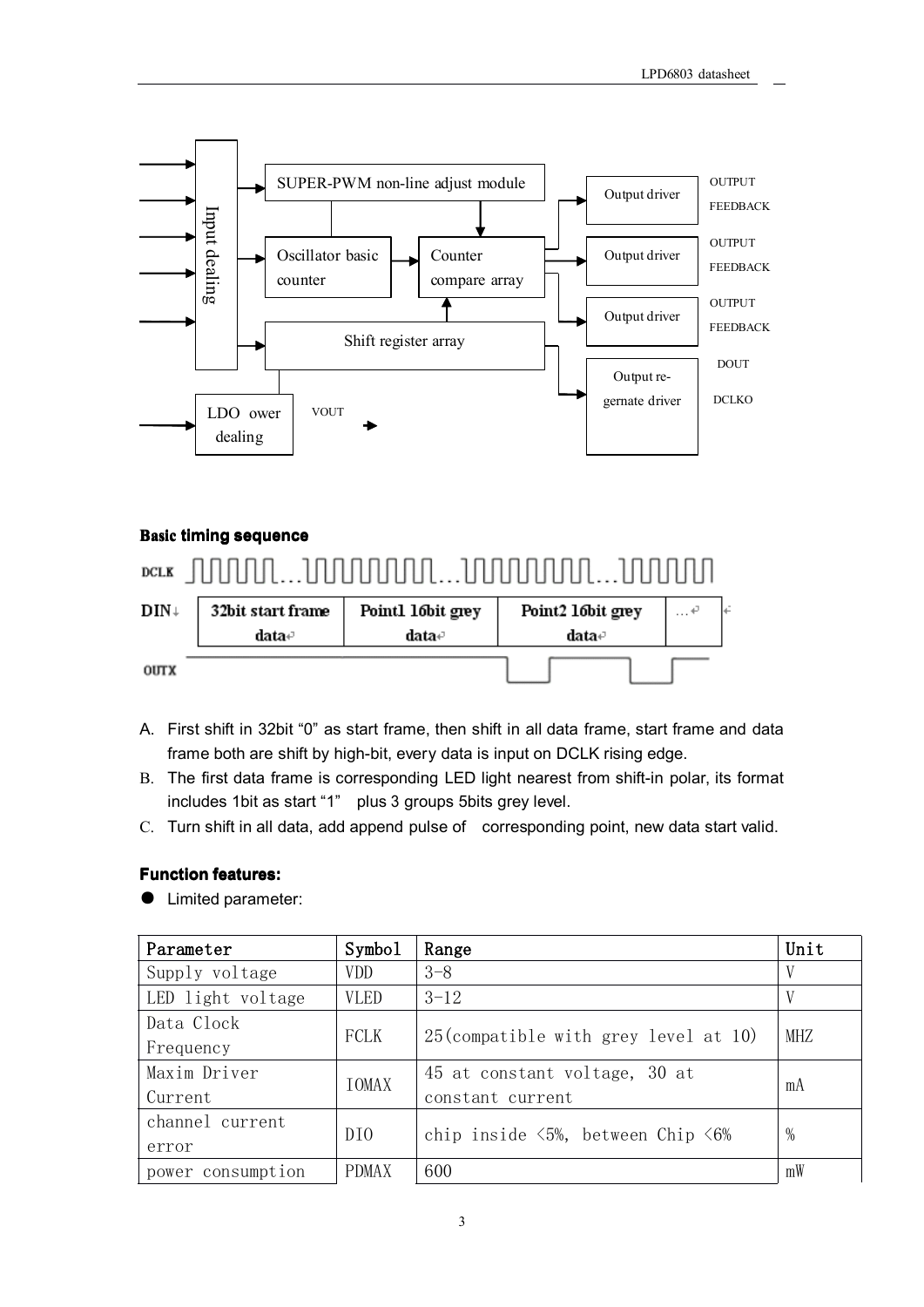$\overline{\phantom{a}}$ 

| Soldering Temp | TM              | 300(8S)       | $\sim$ |
|----------------|-----------------|---------------|--------|
| Working Temp   | T <sub>OP</sub> | $-40$ ---+80  | $\sim$ |
| Saving Temp    | <b>TST</b>      | $-65$ ---+120 | $\sim$ |

## ● Suggested working parameter:

| Parameter                          | Symbols       | Range                   | Unit |
|------------------------------------|---------------|-------------------------|------|
| Supply Voltage                     | <b>VDD</b>    | $5 - 7.5$               | V    |
| voltage-stabilizing output voltage | <b>VOUT</b>   | $5±5%$ (customer        |      |
|                                    |               | data)                   |      |
| Input Voltage                      | <b>VIN</b>    | $-0.4 \sim$ Vout $+0.4$ |      |
| Data clock frequency               | FCLK          | $0 - 15$                | MHZ  |
| Clock high-level voltage width     | <b>TCLKH</b>  | >30                     | ns   |
| Clock low-level voltage width      | <b>TCLKL</b>  | >30                     | ns   |
| Data build time                    | <b>TSETUP</b> | >10                     | ns   |
| Data keep time                     | THOLD         | >5                      | ns   |
| Power comsumption                  | PD            | $\leq$ 350              | mW   |
| Working Temp                       | <b>TOP</b>    | $-30 \sim +60$          | °C   |

# ●T**iming sequence sequence parameter**

Timing sequence parameter:(T=25℃,VDD=5V, OMODE=1,GMODE=0,CMODE=1)

| Parameter                      | Symbols         | Testing<br>condition | Range          | Unit |
|--------------------------------|-----------------|----------------------|----------------|------|
| Maxim up and down time         | TR              | $VDD=5V$             | $\leq 500$     |      |
| of innput signal               | TF              |                      | $\leq 400$     | ns   |
| Up and down time of            | <b>TTLH</b>     |                      | $\triangle$ 15 |      |
| concatenation output signal    | <b>TTHL</b>     | $CL=30pF$ , $RL=1K$  | $\leq 15$      | ns   |
| Maxim delay time of            | TPD             |                      | $\leq$ 12      |      |
| concatenation output           | TC <sub>0</sub> | $CL=30pF$ , $RL=1K$  | $\langle 12$   | ns   |
| Min PWM width of driver output | TONMIN          | $IOUT=20mA$          | 200            | ns   |
| Maxim open and close time      | <b>TON</b>      | $IOUT=20mA$          | $\langle 80$   |      |
| of driver output signal        | <b>TOFF</b>     |                      | <80            | ns   |

# **Typical Typical application application circuit: circuit:**

>**Inside constant constant voltage voltage driver (compatible with ZQL9712) mode:**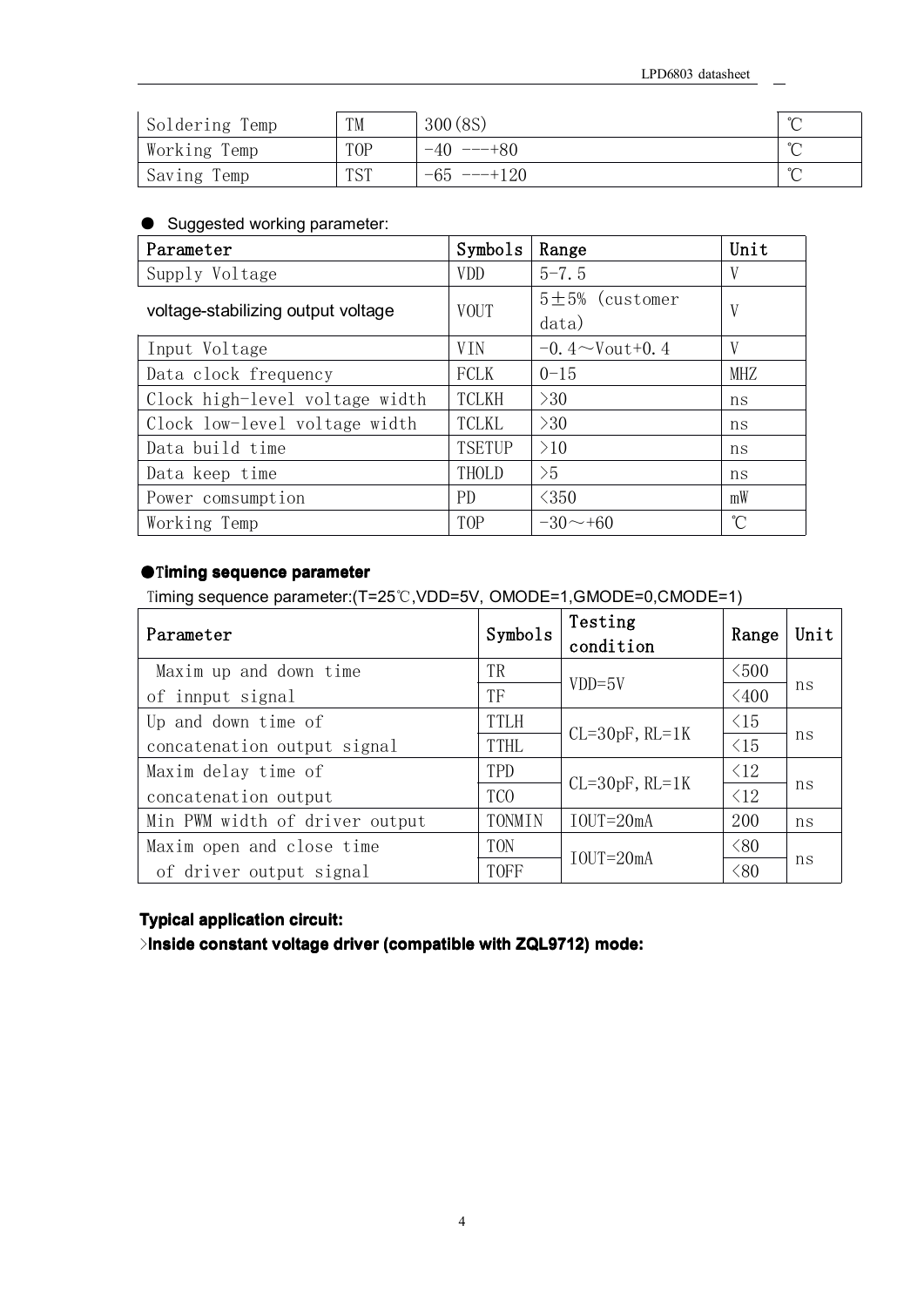

This mode (OMODE=high voltage level or dangle)is suitable used in the situation which VDD not higher 12V and current on each way not huge 400mA, if VDD<7.5V, you can ignore those parts in blue dashed above chart, directly contact VDD to VCC.

Current regulator resistance count: RL=(VDD-VLED-VOUT)/ILED

Here: RL is limit current resistance value, VDD is LED light supply voltage, VLED is LED light voltage when it breakover, VOUT is saturation voltage of the output polar to the grand(about 0.4v –0.8v), ILED is LED working current( normally no bigger 20mA)

LPD6803 has strong driver capability , in the many LED apply situation, we can adopt the contact of "First serial then parallel" ( see right chart), but we must pay attention on power consumption can not exceed maxim value PDMAX:

PD=ILED1\*VOUT1+ILED2\*VOUT@+ILED3\*VOUT3+PIC

Here : PIC is IC basic power consumption , normally not exceed 25mW.



#### **>Inside constant current driver mode:**

5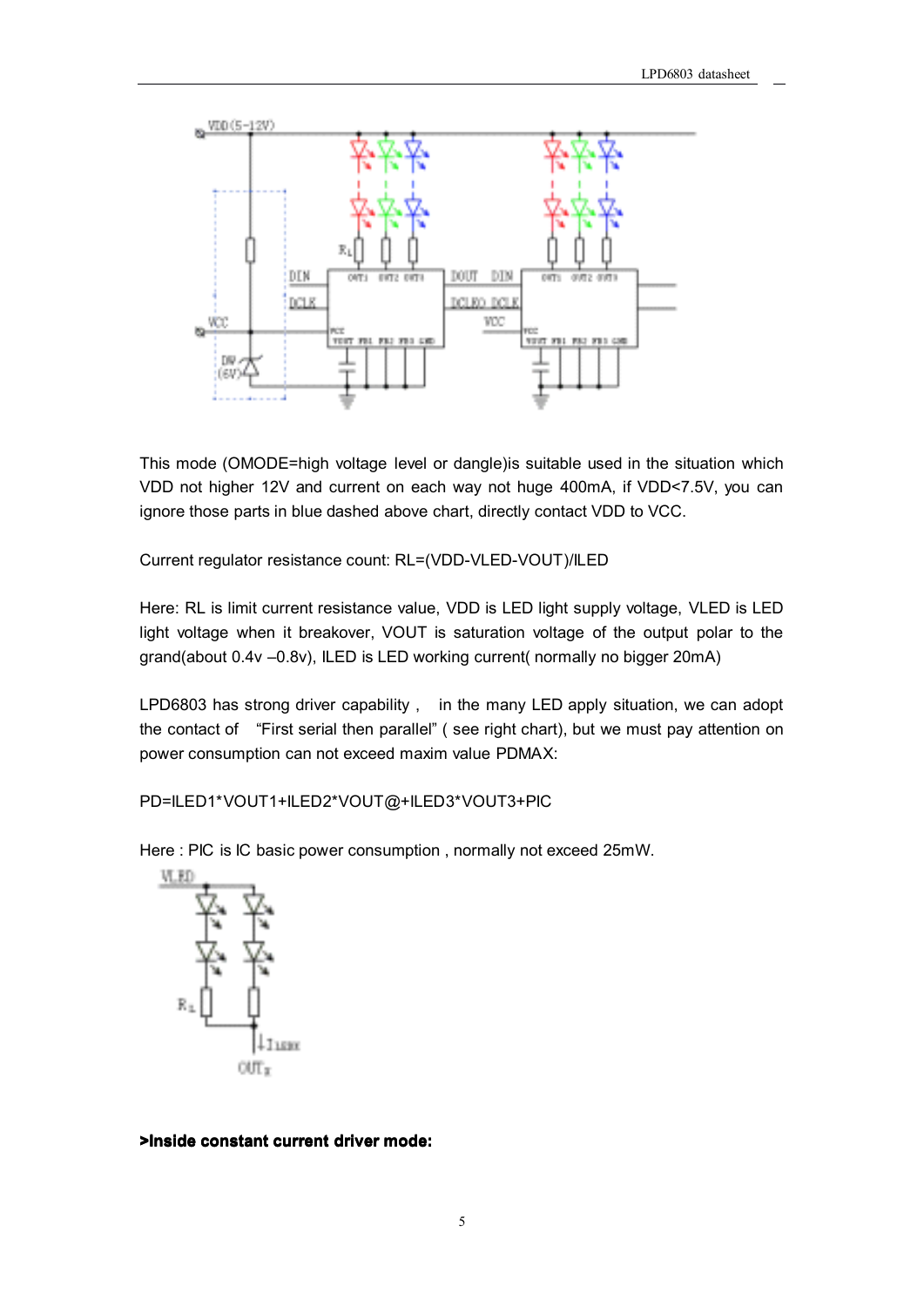

This mode (OMODE=high level or dangle) application is same as above , only add <sup>a</sup> RX at FBX polar which regulate current, this LED current is decided by RX: ILED $\approx$ 0.7V/RX



Chart1: Iled –Rx curve

Pls note that only can keep constant current when voltage to the grand VOUT is at the range of 1.1---6v. that is meet:

VLED+6V+ILED\*RL≧VDD≧VLED+1.1V+ILED\*RL

Circuit value must notice that power consumption PD won't exceed its maxim value PDMAX.

PD=ILED1\*(Vout1-0.7V)+ILED2\*(Vout2-0.7V)+ILED3\*(Vout3-0.7V)+PIC

Here ILED1/ILED2/ILED3 is respectively current which passed each LED light, and Vout1/Vout2/Vout3 is respectively each output voltage to the grand .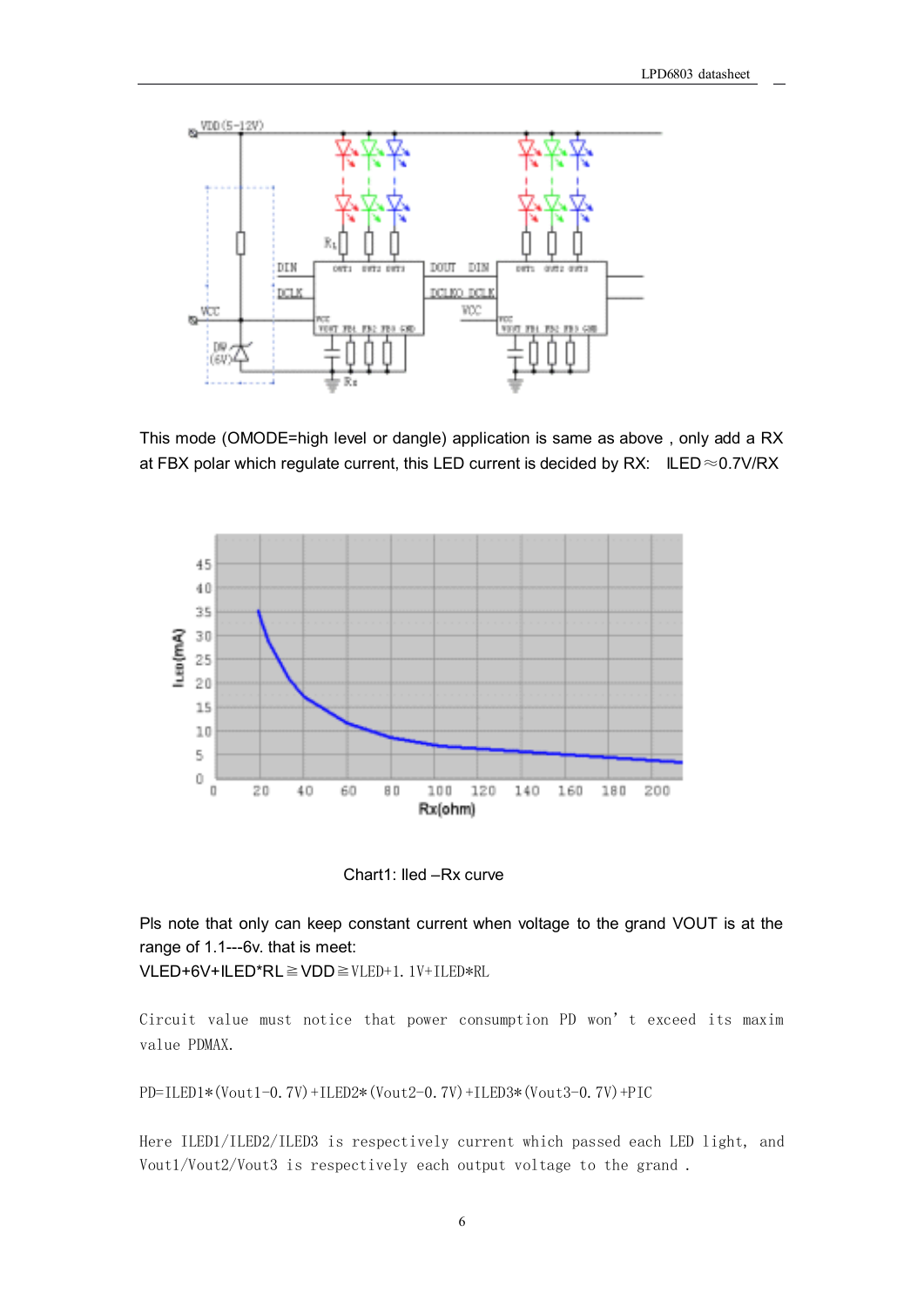Rl is normally tens Ohm, no any effect to ILED, it is ok if no Rl, but <sup>a</sup> suitable

RL can be help to share chip power consumption PD, can improve working stability.

#### $\triangleright$  outside constant voltage drive mode:



This mode (OMODE=grand)is suitable in many LEDs situation or high light voltage, Actually, serials LEDs are drived by OUTx which control NPN transistor whish is outside contact to .

Limited current resistance count: Rl=(VDD-VLED-VCE)/20mA

Here transistor works in switch area, Vce is saturate voltage of transistor, normally is 0.5v---0.8v, base resistance Rb can be set at 2k—5k, other signal contact mode are same as prior mode.

This mode often is used in multiple way "first serial then parallel" connection, because all LEDs won't light on this once any LED switch off in serial route,

So we must obey this connection rule: LED qty can not be too many in serial route (normally 3-6pcs), and can not be too less in parallel route. This can reduce

Accidents influence of one broken LED, and will make limited resistance to zero, Make one huge power resistance to many small power ones, make central installation to disperse one, it is good to conduct heat and make lights more compaction.

Outside constant current drive mode: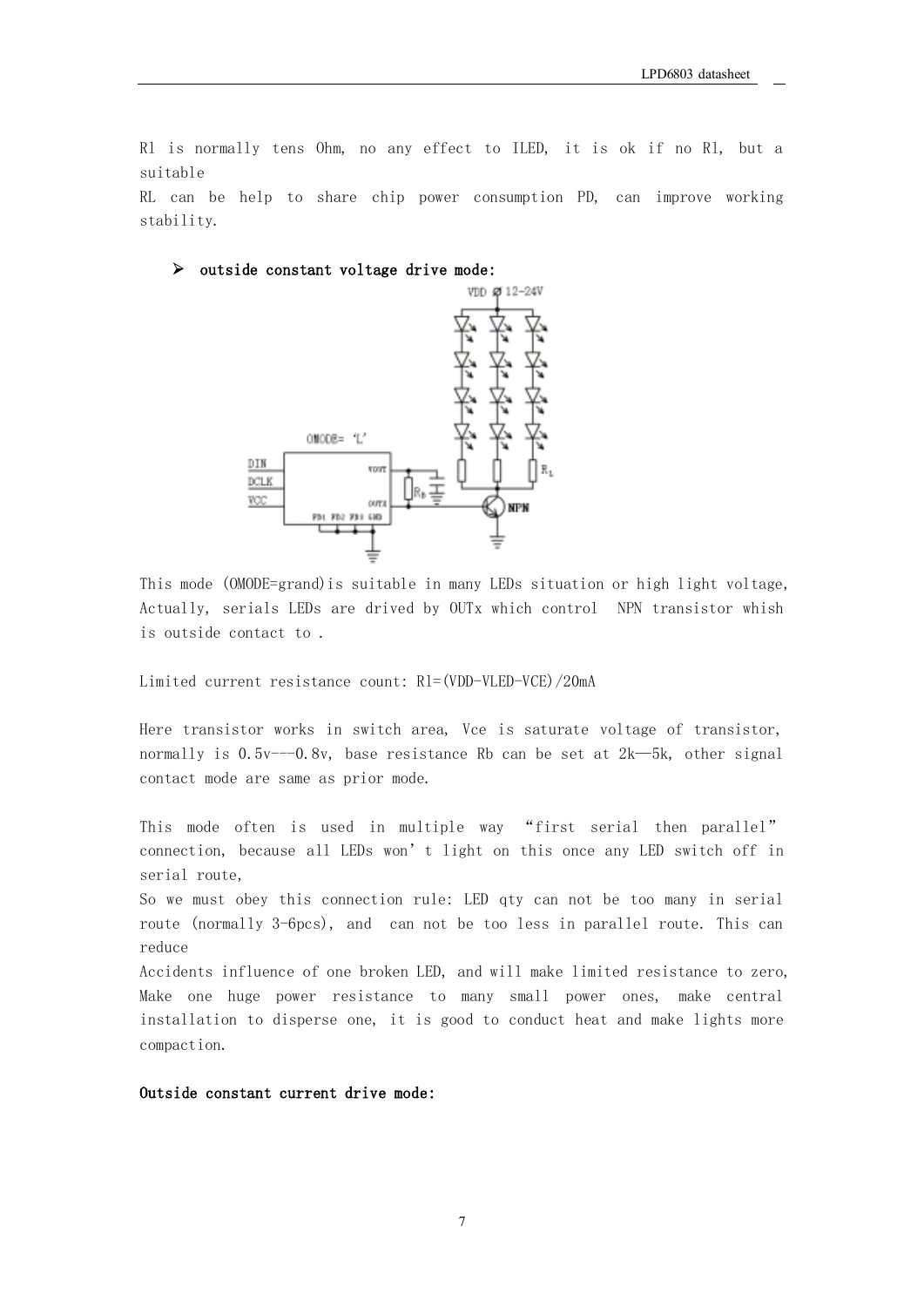

This mode (OMODE=high level voltage or dangle) is suitable in several LEDs and VDD is higher than 12V, its essence is to higher capability of withstand voltage in the

time of keeping characteristic of constant current in the circuit.

Current passed LED : ILED= Io\*β/(β+1)

Here Io is current value related to chart 1, transistor is working in amplify area,

Βis amplify multiple, whenβ is bigger, above formula can be near equal to : Iled <sup>=</sup> Io (bias resistance RB can be get as 5k)

Highest capability of withstand voltage VDD is decided by VCEO on NPN transistor, normally is 25V or above.

### Linking signal driver and link:

Considering of that the distance between of chips may be long long, DOUT and DCLKO

Output terminal is designed to push-pull strong drive circuit, after testing, it can drive 6meters length signal line when clock is 2M, to prevent signal echo, normally, pls serial a  $50\Omega$  resistance at DOUT and DCLKO, then output to next step.

Control circuit and software reference design:

Via set CMODE, LPD6803 grey level counter can adapt DCLK as clock( CMODE=0), Also can adapt built-in 1.2M(error ±15%)osscilator output of as clock(CMODE=1 Or dangle), prior one is normally used in those based on CPLD/FPGA high cost control system, later one is often used in low cost MCU control system.

In CMODE=1 mode, MCU write display data into chip via SPI or two GPIO interface line,

then each chip will automatically produce drive output with related duty cycle according to input grey level value, after data transfered, MCU can deal with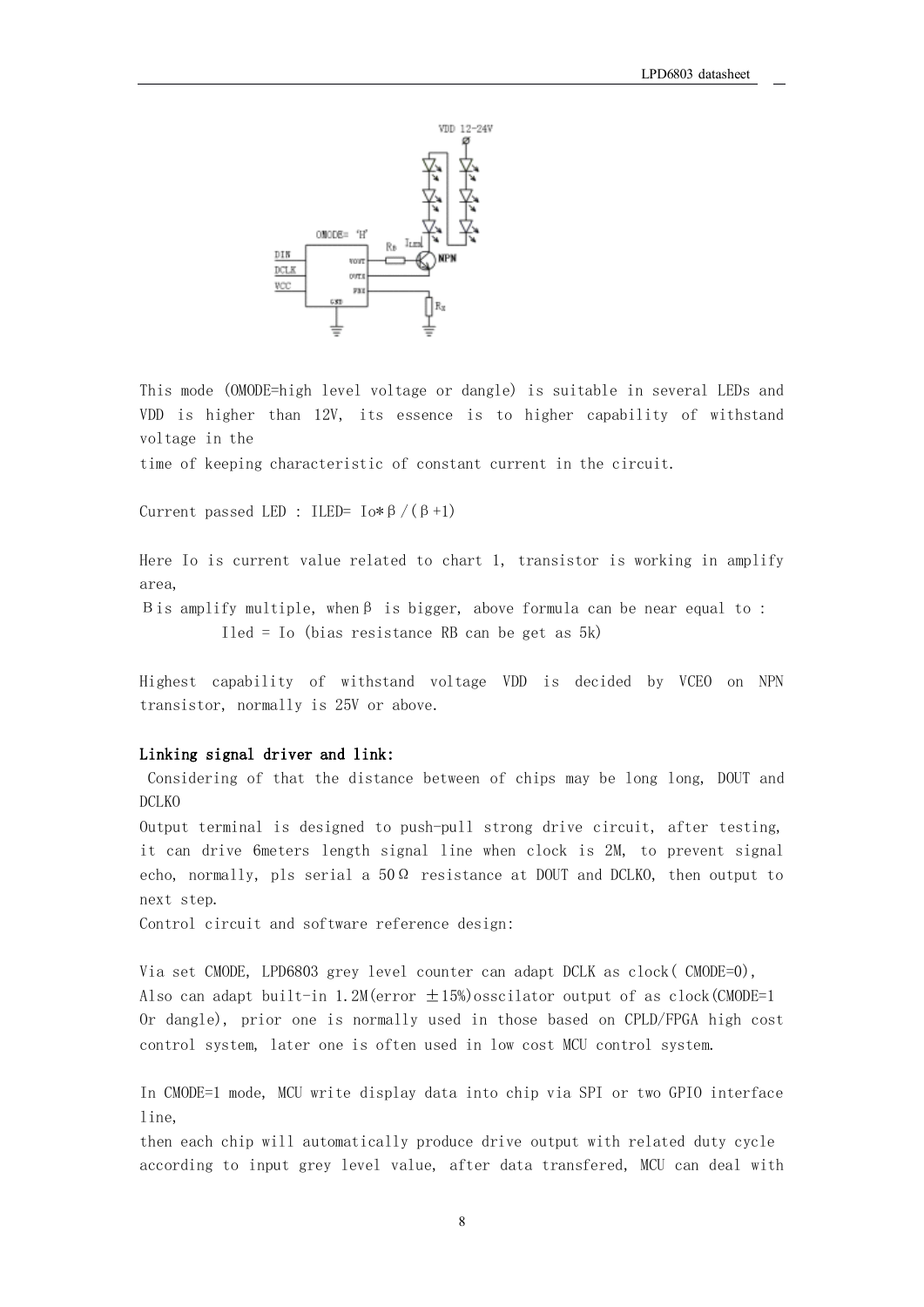other

task, during this time, each LPD6803 will continue keeping original duty cycle drive output(FREE-RUN mode), till MCU send out next updated data.

Notice: after all data are input in chip on the up-edge of DCLK, it may need send more DCLK pulse (DIN=0), on principle, how many group point in the transfer link, how many related pulse need to be sent out, it is important to which later chip built-in PLL re-gernate circuit can work in gear.

To make LPD6803 produce more particularity grey level by less data, when GMODE=0/

CMODE=0, built-in SUPER-PWM can change 5 bit data into non-line 256 grade grey output, minimum open width is 1T, maxim open width is 256T ( T is grey clock cycle)

When GMODE=1 or dangle , output is line 32 grade grey, minimum open width is 4T, and maxim open width is 128T.

#### C51 example:

//SDO, SCLK is data and shift output, bit variability ,nDots is light qty // this program is only suitable in GMODE=1,CMODE=1 situation. // first output  $32$  "0" start frame SCLK=0;  $SDO=0$ , For  $(i=0; i<32; i++)$  {SCLK=1; SCLK=0; } // then output nDots data, here suppose each point colour are  $(dr, dg, db)$  $//dr, db, dg$  is red, green and blue grey level 0-31 For  $(i=0; i \n<sub>0</sub>)$ { SD0=1;SCLK=1;SCLK=0; //first output one "1" as start bit //output 5 bits red data  $Mask=0x10$ : For  $(j=0; j<5; j++)$ { if (mask &dr) SD0=1; Else $SD0=0$ : SCLK=1; SCLK=0;  ${\rm Mask} \geq -1$ : // output 5 bits green data  $Mask=0x10$ : For  $(j=0; j<5; j++)$  $\{ \text{if}(\text{mask } \& \text{dg}) \text{SD0}=1; \}$ Else $SD0=0$ : SCLK=1;SCLK=0;  ${\rm Mask} \geq -1$ ; }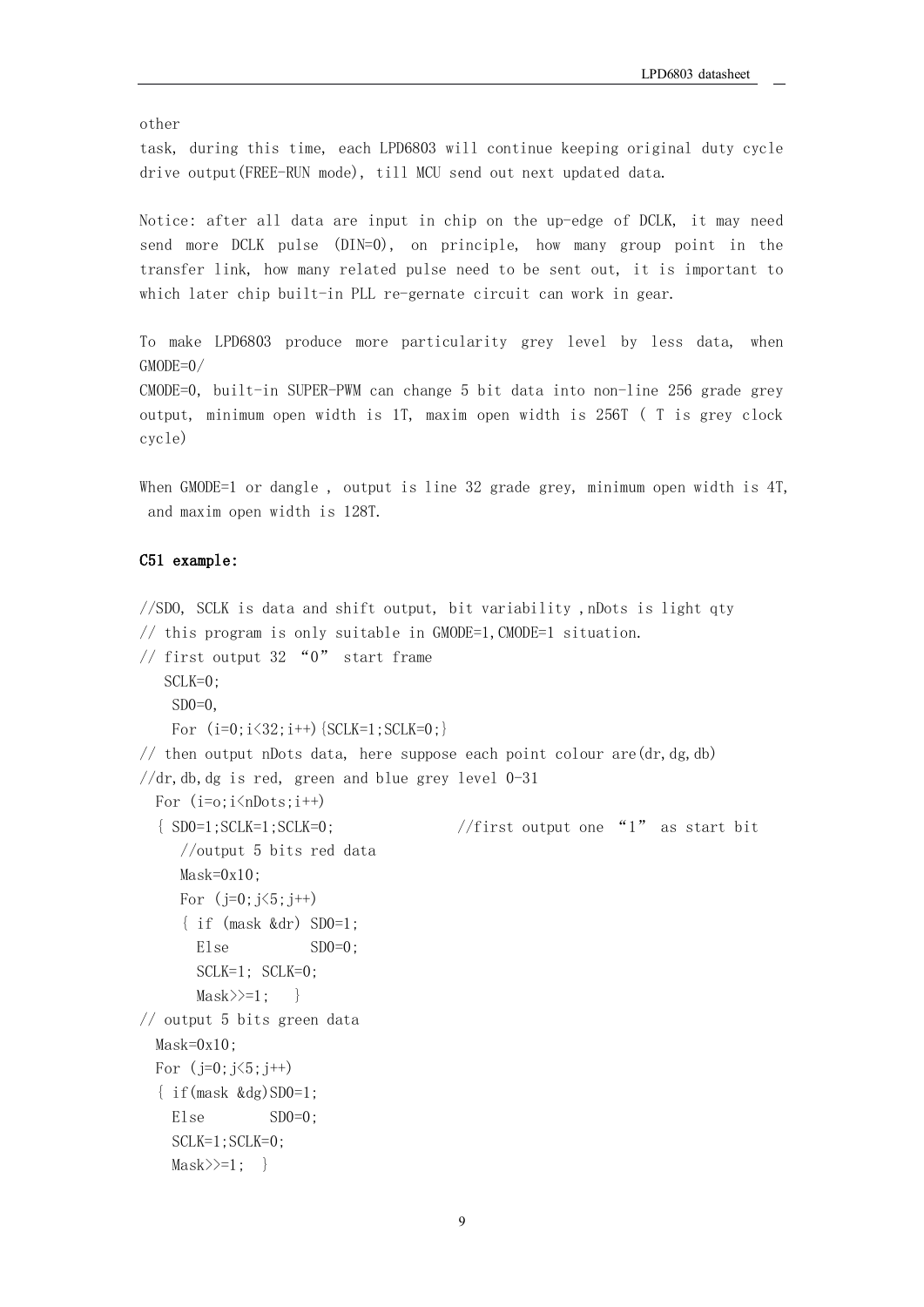```
//output 5bits blue data
Mask=0x10;
For (j=0; j<5; j++){ if(mask & db) SD0=1;
  Else SD0=0;
  SCLK=1;SCLK=0;
  {\rm Mask} \geq -1; }
}
// after output all nDots data, need add nDots pulse
SD0=0:
For (i=0; i \le nDots; i++) {SCLK=1; SCLK=0;}
//transport data finish
Delay();
```
//here add some delay , or transfer to other dealings, after some time(say 1/30 second), then fresh again.

| input data       | output duty cycle (unit:<br>1/256 |  |
|------------------|-----------------------------------|--|
| $\boldsymbol{0}$ | $\boldsymbol{0}$                  |  |
| $1\,$            | $\,1$                             |  |
| $\overline{2}$   | $\sqrt{3}$                        |  |
| 3                | $\mathbf 5$                       |  |
| $\overline{4}$   | $8\,$                             |  |
| $\overline{5}$   | 12                                |  |
| $\boldsymbol{6}$ | 16                                |  |
| $\overline{7}$   | 21                                |  |
| $8\,$            | 26                                |  |
| 9                | 32                                |  |
| 10               | 38                                |  |
| 11               | 45                                |  |
| 12               | 52                                |  |
| 13               | 60                                |  |
| 14               | 68                                |  |
| 15               | 76                                |  |
| 16               | 85                                |  |
| 17               | 95                                |  |
| 18               | 105                               |  |
| 19               | 115                               |  |
| $20\,$           | 125                               |  |
| $21\,$           | 136                               |  |
| $22\,$           | 148                               |  |

#### LPD6803 duty cycle table: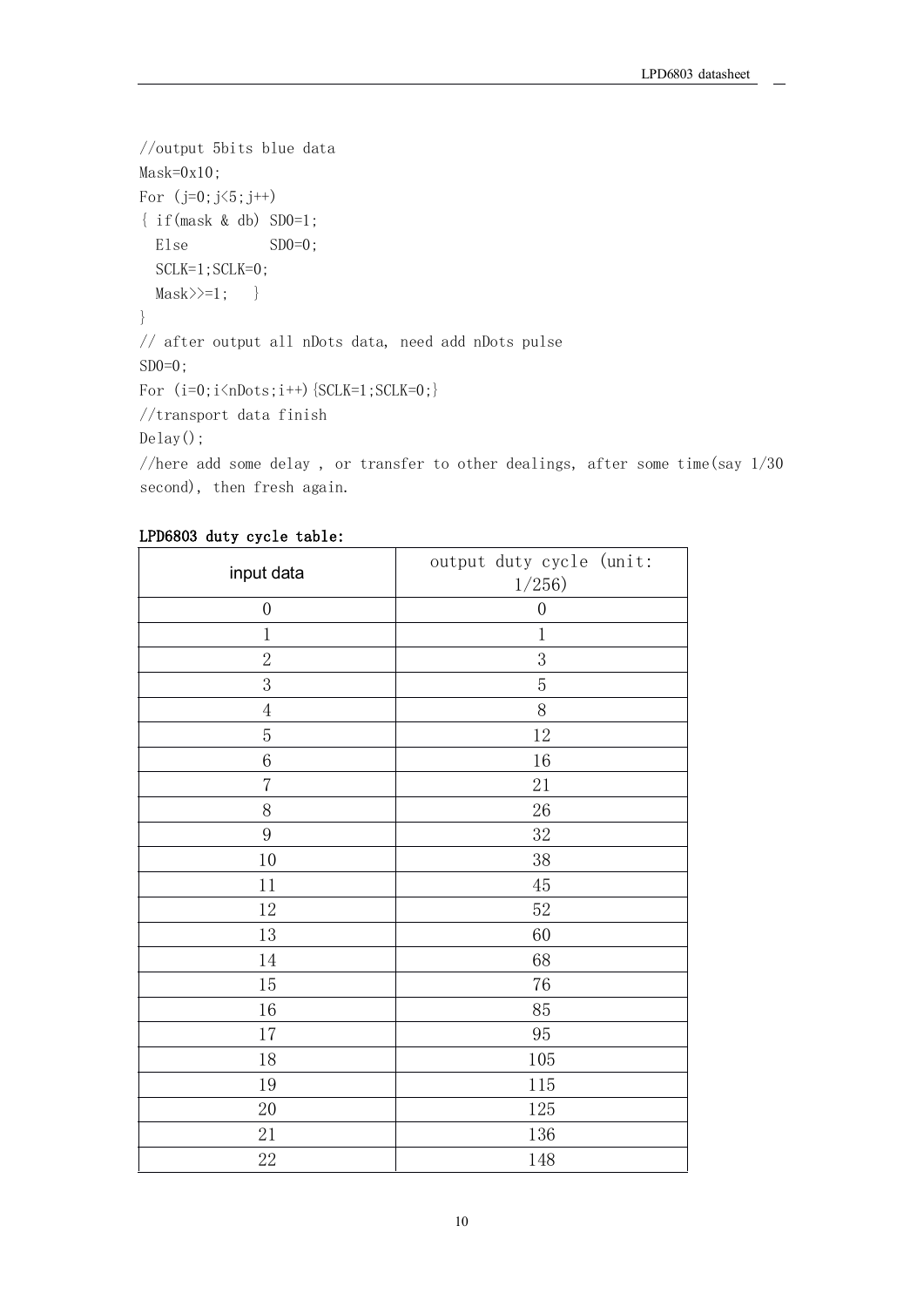| 23     | 160 |
|--------|-----|
| 24     | 172 |
| $25\,$ | 185 |
| 26     | 198 |
| 27     | 211 |
| 28     | 225 |
| 29     | 239 |
| 30     | 254 |
| 31     | 256 |

Memo: this table is output duty cycle related to 32 grade grey level when GMODE=0,

Its data is revised curve related to GAMMA=1.8

SOP16 package dimension: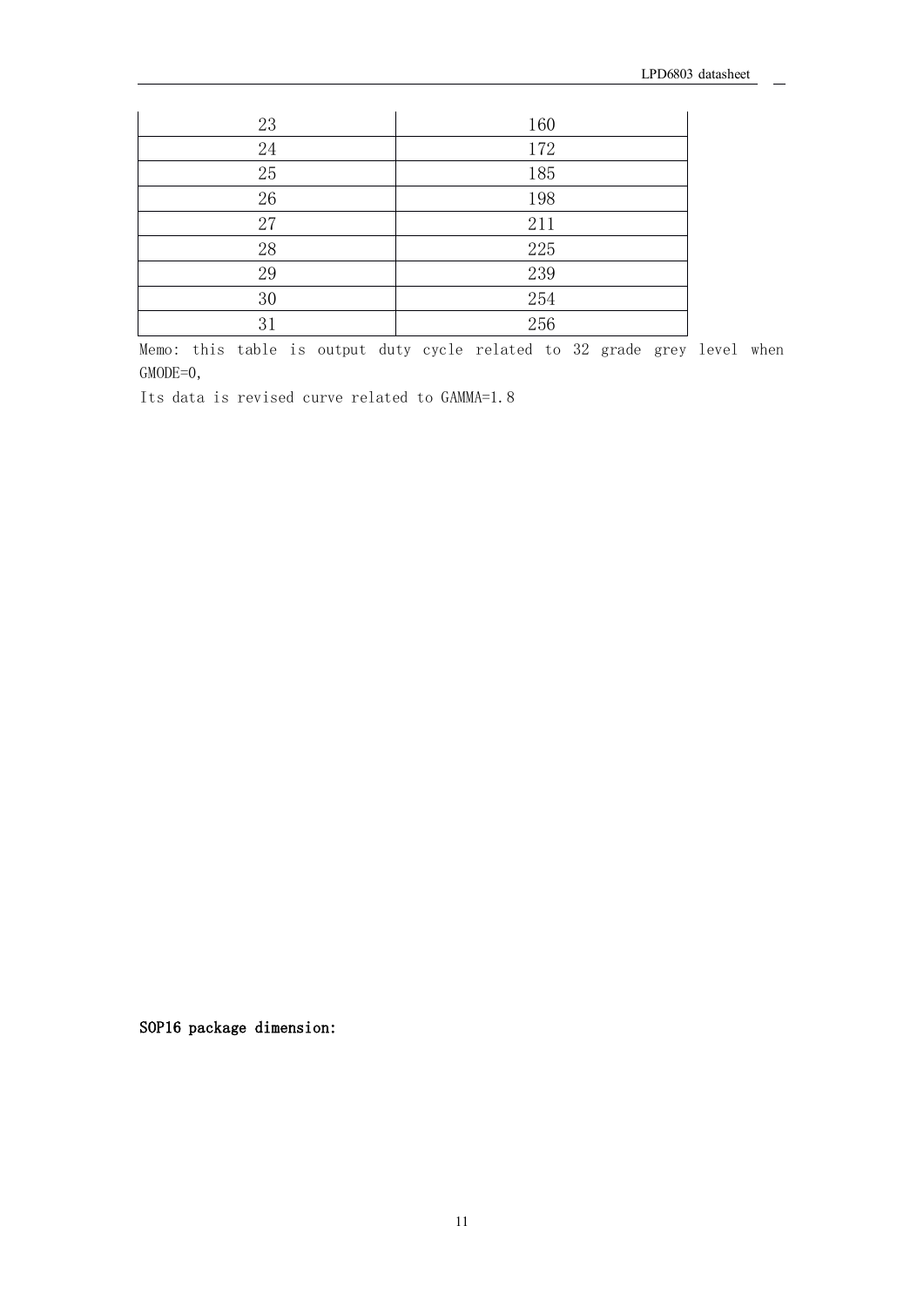97-05-22



## QFN16 package dimension: